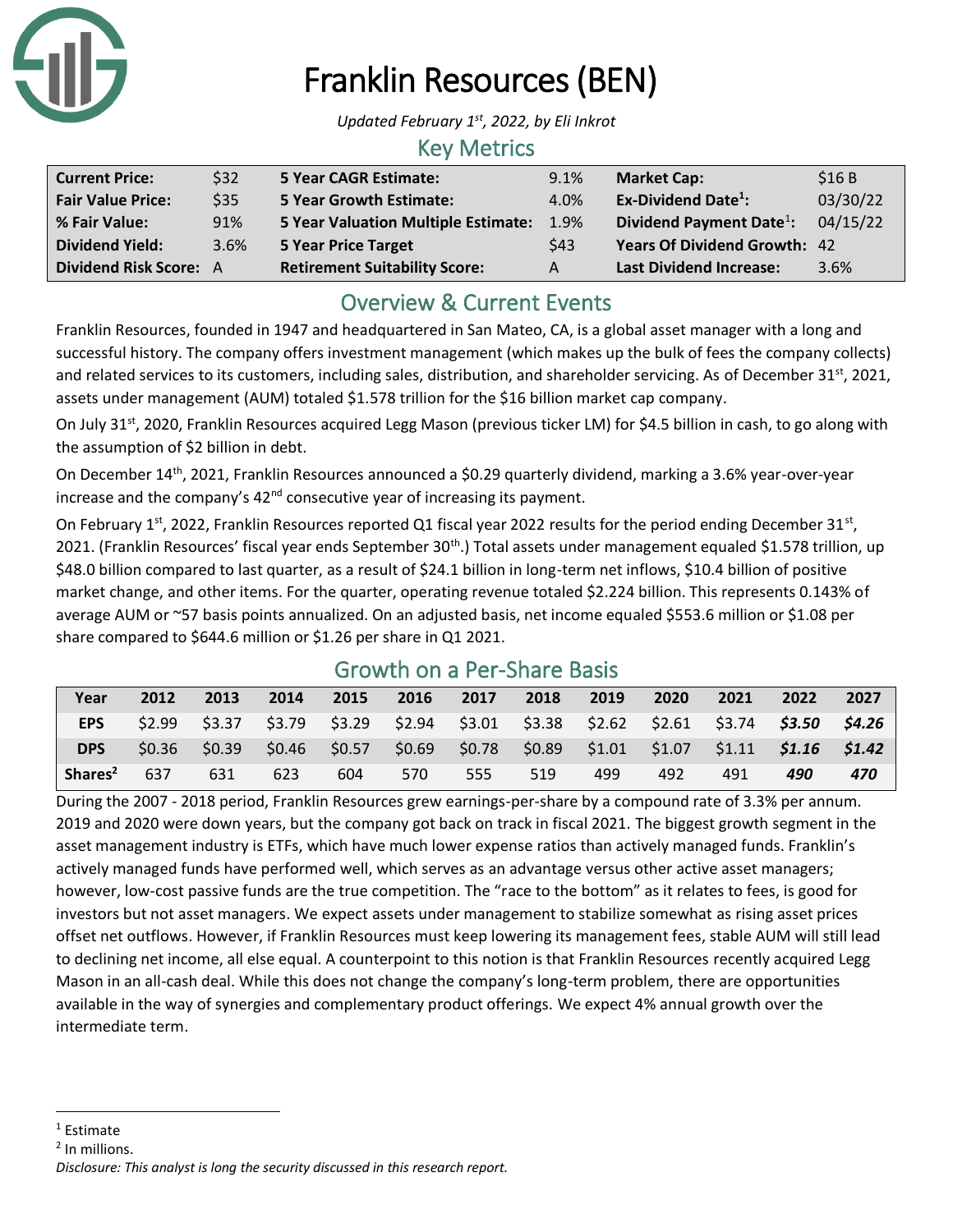

## Franklin Resources (BEN)

#### Valuation Analysis

| Year                                                                  |  |  |  | 2012 2013 2014 2015 2016 2017 2018 2019 2020 2021 |  | <b>Now</b> | 2027 |
|-----------------------------------------------------------------------|--|--|--|---------------------------------------------------|--|------------|------|
| Avg. P/E 12.3 14.0 14.4 15.4 12.4 13.7 11.1 12.6 8.1 7.9 9.1 10.0     |  |  |  |                                                   |  |            |      |
| Avg. Yld. 1.0% 0.8% 0.8% 1.1% 1.9% 1.9% 2.4% 3.2% 5.0% 3.9% 3.6% 3.3% |  |  |  |                                                   |  |            |      |

Over the past decade shares of Franklin Resources have traded with an average P/E ratio of 12 times earnings. We are using 10 times earnings as our baseline, as asset managers are facing substantial headwinds in the way of falling asset management fees. With shares trading near 9 times estimated earnings, this implies a valuation tailwind.

The dividend is also worth mentioning. Not only is the 3.6% starting yield well covered, but Franklin Resources also has a tendency to periodically pay out a special dividend. While we have not included this in our forecast, investors could receive a yield in excess of the stated payout, although the company must first digest its Legg Mason merger.

#### Safety, Quality, Competitive Advantage, & Recession Resiliency

| Year                                       | 2012 2013 2014 2015 2016 2017 2018 2019 2020 2021 2022 2027 |  |  |  |                |     |
|--------------------------------------------|-------------------------------------------------------------|--|--|--|----------------|-----|
| Payout 12% 12% 12% 17% 23% 26% 26% 39% 41% |                                                             |  |  |  | 30% <b>33%</b> | 33% |

Franklin Resources' funds have performed well over the long-term, but we do not believe the company has a meaningful competitive advantage in its field. Indeed, Franklin Resources needs to adapt to the trend towards low-cost passive ETFs to remain competitive. Unless a novel solution is found, this could mean a difficult road in the years to come.

The dividend payout ratio has never been especially high, which has allowed the company to retire a meaningful number of shares and pay the occasional special dividend. Lately the payout ratio has inched upward, but the dividend is still well covered. Franklin Resources had perhaps one of the best balance sheets in our coverage universe prior to the Legg Mason acquisition, which required \$4.5 billion cash and assumed \$2 billion in debt.

## Final Thoughts & Recommendation

Shares are up 22% in the last year. Franklin Resources is a classic asset manager that must battle the rise of low-cost investing, which has been responsible for customers moving money from actively managed funds to ETFs. The company is in an interesting situation where the core business is declining, but the financial foundation – allowing for share repurchases, solid payouts and acquisitions – has been solid. Total return potential comes in at 9.1% per annum, stemming from 4% growth, a 3.6% dividend yield, and a valuation tailwind. Shares earn a hold rating.



## Total Return Breakdown by Year

[Click here to rate and review this research report. Your feedback is important to us.](https://suredividend.typeform.com/to/S0SIkB)

*Disclosure: This analyst is long the security discussed in this research report.* 

*Updated February 1st , 2022, by Eli Inkrot*